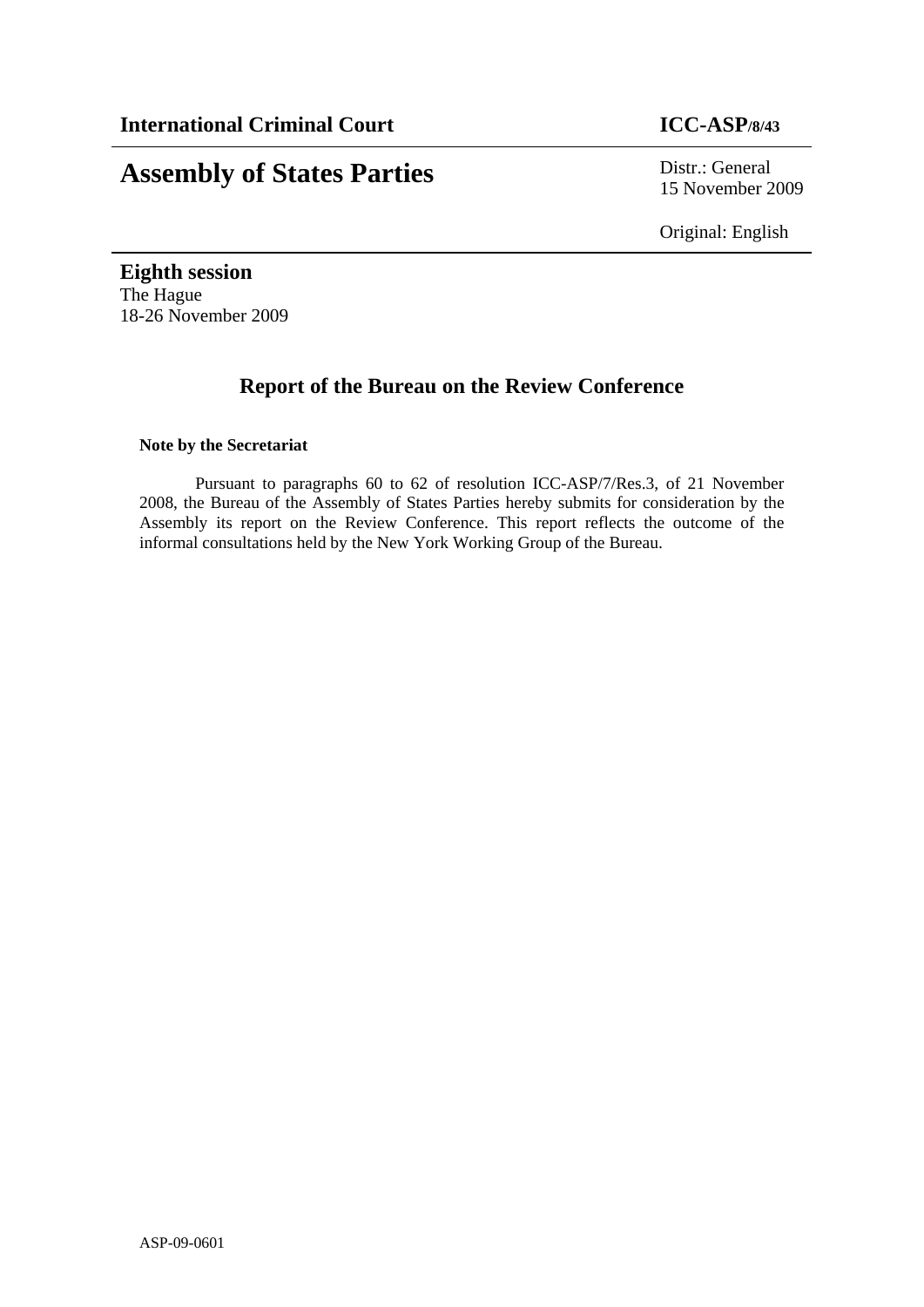# **Table of content**

| А.         |    |                                                                 | 3              |
|------------|----|-----------------------------------------------------------------|----------------|
| <b>B.</b>  |    |                                                                 | 3              |
|            | 1. |                                                                 | $\overline{4}$ |
|            | 2. | Consideration of the crimes of terrorism and drug crimes, in    | 5              |
|            |    | a)                                                              | 5              |
|            |    | b)                                                              | 6              |
|            |    | $\mathbf{c})$                                                   | 6              |
|            | 3. | Consideration of other potential amendments to the Rome Statute | 6              |
|            |    | a)                                                              | 8              |
|            |    | b)                                                              | 9              |
|            |    | $\mathbf{c})$                                                   | 9              |
|            |    | $\rm d)$                                                        | 10             |
|            |    | Proposal submitted by Trinidad and Tobago and Belize<br>e)      | 11             |
|            | 4. |                                                                 | 11             |
|            | 5. |                                                                 | 13             |
| Annex I:   |    |                                                                 | 14             |
| Annex II:  |    |                                                                 | 14             |
| Annex III: |    |                                                                 | 14             |
| Annex IV:  |    |                                                                 | 14             |
| Annex V:   |    |                                                                 | 14             |
| Annex VI:  |    |                                                                 | 14             |
| Annex VII: |    |                                                                 | 15             |

*page*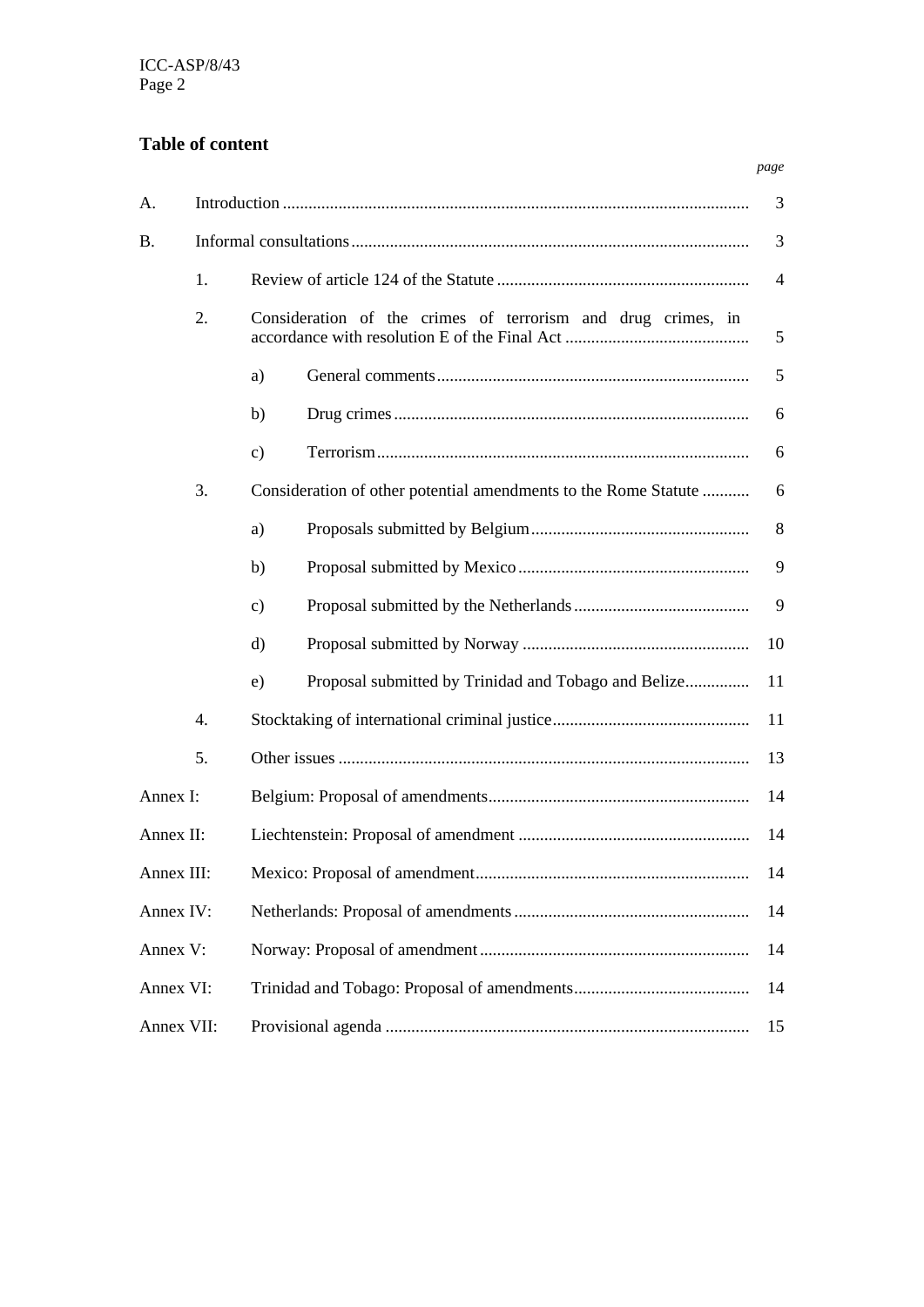# **Report of the Bureau on the Review Conference**

# **A. Introduction**

1. At its seventh session, the Assembly of States Parties adopted, by consensus, resolution ICC-ASP/7/Res.3 on Strengthening the International Criminal Court and the Assembly of States Parties, wherein it requested the Bureau to continue the preparations for the Review Conference, including with regard to scope and financial and legal implications, as well as practical and organizational issues.

2. The Assembly also decided that proposals for amendments to the Rome Statute to be considered at the Review Conference should be discussed at the eighth session of the Assembly of States Parties in 2009, with a view to promoting consensus and a well prepared Review Conference. The Assembly further recommended that, in addition to a focus on amendments likely to command very broad, preferably consensual support, the Review Conference should be an occasion for a "stocktaking" of international criminal justice in 2010, and noted that it was desirable for the Review Conference to focus on a limited number of key topics.

3. At its tenth meeting, held on 9 July 2009, the Bureau of the Assembly of States Parties agreed to propose 30 September 2009 as the deadline for the formal submission of proposals for amendments to the Rome Statute, so as to provide States with sufficient time to consider the proposals in advance of the session.

4. States Parties were reminded of the deadline for the submission of amendments via a letter from the President of the Assembly of States Parties, dated 15 September 2009 and addressed to their Permanent Missions to the United Nations.

5. At its fifth meeting, on 4 December 2008, the Bureau agreed to mandate the New York Working Group to consider the issue of the Review Conference. Subsequently, at its fourth meeting, on 9 February 2009, the Bureau appointed Ms. Angela Nworgu (Nigeria) and Mr. Marcelo Böhlke (Brazil) as co-facilitators for the issue. On 3 November 2009, the Bureau designated Ms. Stella Orina (Kenya) to take the place of Ms. Nworgu.

# **B. Informal consultations**

6. The co-facilitators held six rounds of informal consultations, on 11 March, 14 April, 10 June, 11 September, 19 October and 6 November 2009 respectively, at United Nations Headquarters in New York.

7. During the informal consultations delegations focused, inter alia, on the non-paper on the scope of the Review Conference<sup>1</sup> that had been submitted by the Assembly's focal point on the review of the Rome Statute, H.E. Mr. Rolf Einar Fife (Norway), to the second resumption of the seventh session in February 2009. The non-paper inter alia identified the following items that would require substantive preparation in advance of the Conference:

 <sup>1</sup> *Official Records of the Assembly of States Parties to the Rome Statute of the International Criminal Court, Seventh session (first and second resumptions), New York, 19-23 January and 9-13 February 2009* (International Criminal Court publication, ICC-ASP/7/20/Add.1), chapter II, annex III.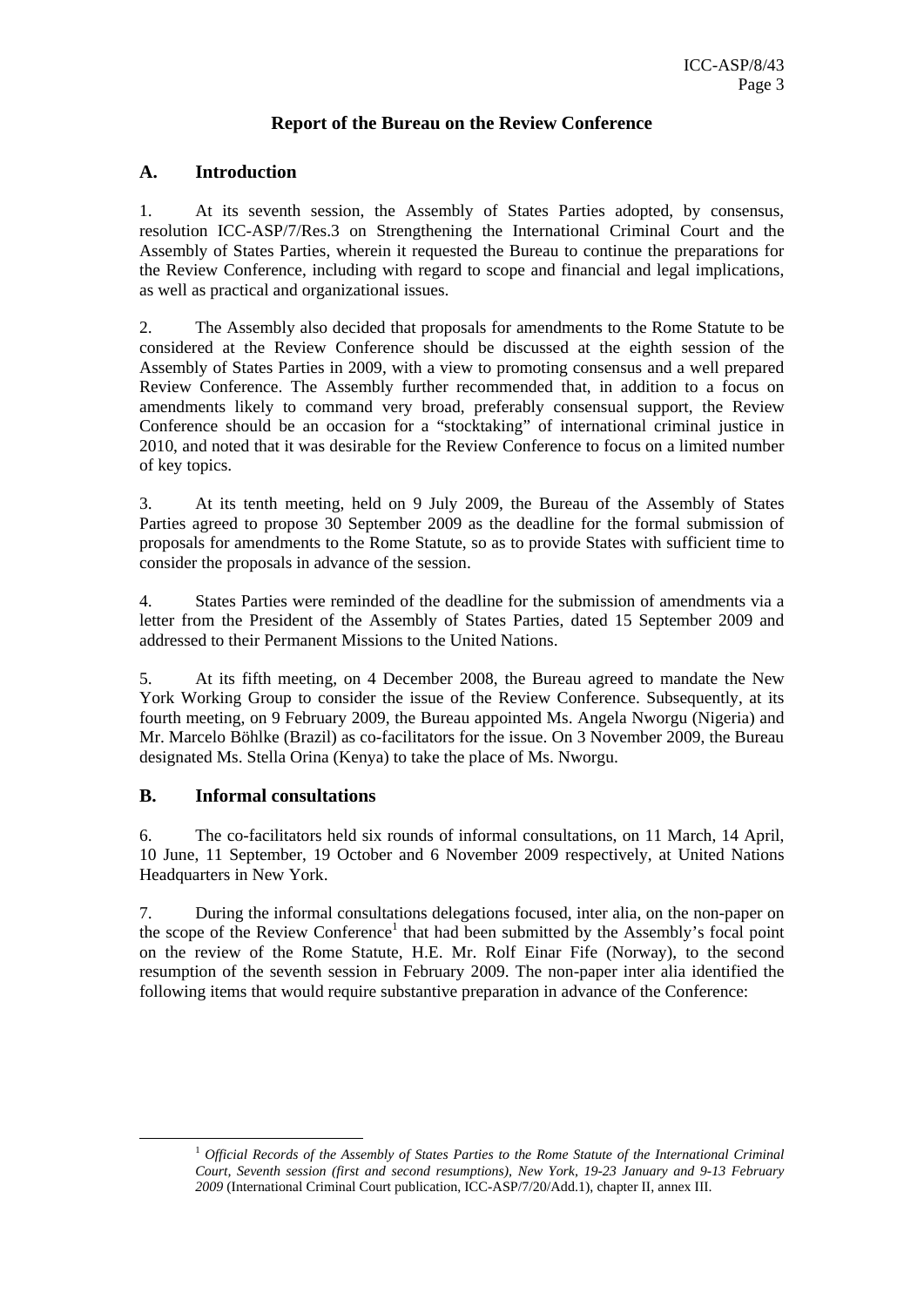- a) Mandatory issues and recommendations arising from the Rome Statute and the Final Act of the Rome Conference:
	- i) Review of article 124 of the Statute;
	- ii) Crime of aggression (article 5, paragraph 2, of the Statute; resolution F of the Final Act);
- b) Consideration of the crimes of terrorism and drug crimes, in accordance with resolution E of the Final Act;
- c) Consideration of other potential amendments to the Rome Statute; and
- d) Stocktaking of international criminal justice.

8. As regards the crime of aggression, it was observed that informal consultations would be conducted outside the framework of the New York Working Group. An informal intersessional meeting on the crime of aggression, under the Chairmanship of H.R.H. Prince Zeid Ra'ad Zeid Al-Hussein (Jordan) and hosted by the Liechtenstein Institute for Self-Determination, Princeton University, was held at the Princeton Club in New York from 8-10 June  $2009<sup>2</sup>$ 

## **1. Review of article 124 of the Statute**

9. Under article 124 of the Statute, a State, on becoming party to the Statute, may declare that, for a period of seven years after the entry into force of the Statute for the State concerned, it does not accept the jurisdiction of the Court with respect to the category of crimes referred to in article 8 when a crime is alleged to have been committed by its nationals or on its territory. Article 124 stipulates that its provisions shall be reviewed at the Review Conference convened in accordance with article 123, paragraph 1.

10. At the first and second rounds of informal consultations, held on 11 March and 14 April 2009 respectively, delegations considered a non-paper on the issue, prepared by the cofacilitators.

11. Delegations observed that, despite its existence, the article had not been widely used by States. One State had withdrawn its declaration under this provision, while for another State the article 124 declaration was due to expire in 2009.

12. The facilitators pointed out that States might wish to address the question of whether the deletion or reformulation of this provision would amount to an amendment. If so, such amendment would take some time to enter into force (one year after seven-eighths of the States Parties had ratified the amendment in accordance with article 121, paragraph 4). One issue that would merit attention was how to deal with a new State Party that might wish to make such a declaration between the time the amendment was adopted and the time of its entry into force.

13. Delegations were also invited to consider whether the article should be deleted or retained. While some delegations indicated that they were flexible, those who favoured retention of the article, argued as follows:

 $\frac{1}{2}$  $2$  Report of the informal inter-sessional meeting on the Crime of Aggression, hosted by the Liechtenstein Institute on Self-Determination, Woodrow Wilson School, at the Princeton Club, New York, from 8 to 10 June 2009 (ICC-ASP/8/INF.2).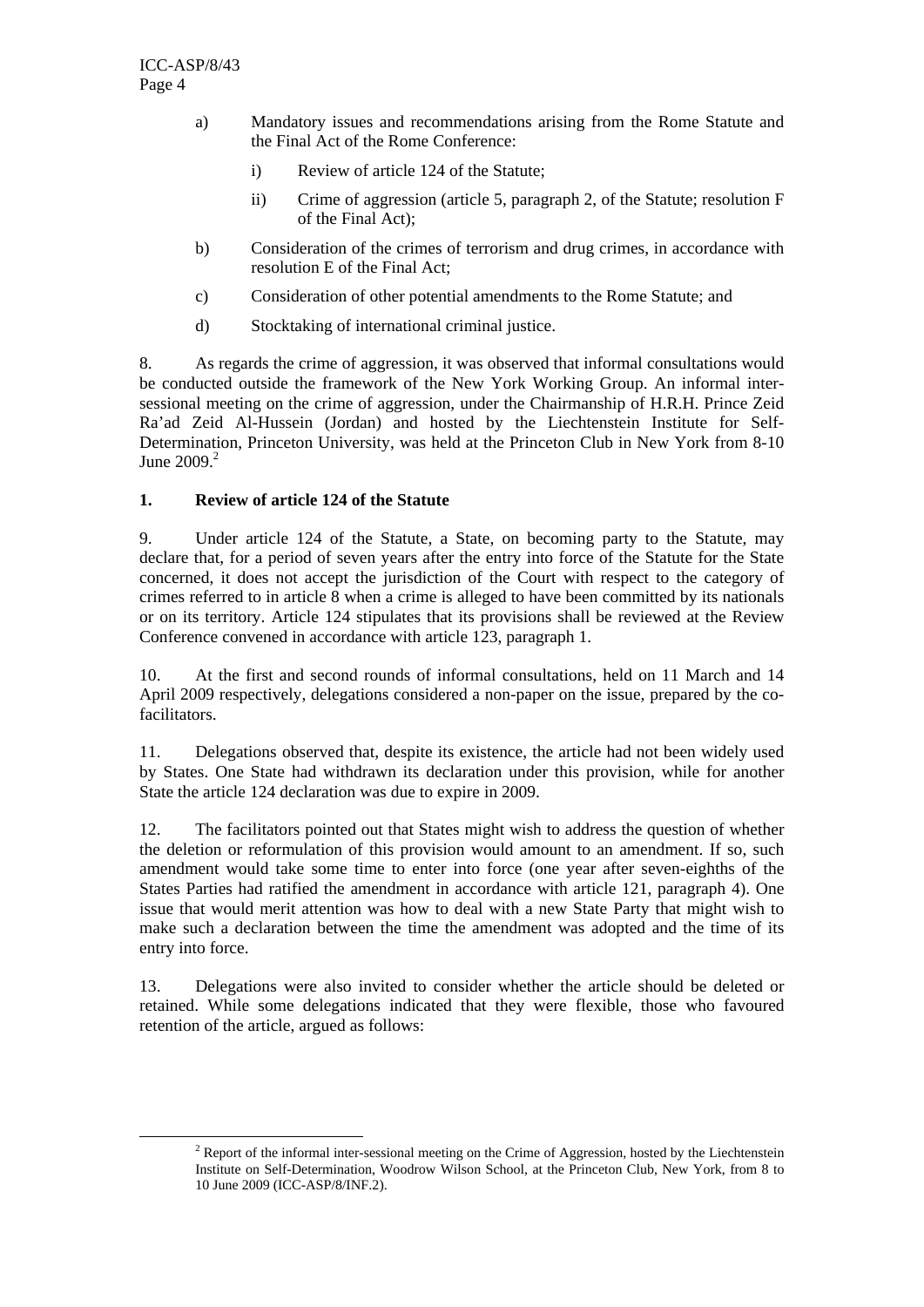- a) The provision would make it possible for certain States to join the Statute;
- b) The provision was not in any way injurious to the Statute;
- c) The Review Conference should focus on more important aspects;
- d) The decision to retain the provision in the Statute would amount to a review and would therefore satisfy the mandatory review requirement contained in article 124;
- e) The advantages of retaining the provision outweighed the advantages of deleting it;
- f) There should be no differentiation between States Parties based on the timing of their ratification of or accession to the Statute. As current States Parties enjoyed the prerogative conferred by the article on becoming a party to the Statute, new States Parties should be accorded the same facility;
- g) The provision should be retained, as it would enhance the prospects of universality of the Statute;
- h) The provision was not a concession, and deletion would compromise the principle of the sovereignty of States.
- 14. Comments in favour of deletion of the provision were based on the following reasons:
	- a) The provision was inconvenient, and its retention would consolidate what was supposed to be merely a transitional provision of the Statute;
	- b) The provision amounted to a reservation and therefore would clash with article 120 of the Statute;
	- c) The provision was contrary to the spirit and integrity of the Statute;
	- d) The provision had been in the 1998 Rome Conference and was meant to be a compromise solution in order to allow for the adoption of the Statute;
	- e) Only two States had made a declaration under article 124, and currently only one State had such declaration in force, which showed that the provision was not essential for States to become parties to the Statute;
	- f) One delegation expressed the view that differences always existed between old and new parties to any treaty, and that the deletion of the provision would not amount to unequal treatment of States Parties.

#### **2. Consideration of the crimes of terrorism and drug crimes, in accordance with resolution E of the Final Act**

15. During the third round of informal consultations, held on 10 June 2009, delegations considered whether, and if so how, the Review Conference should address the issues of drug crimes and terrorism.

#### **a) General comments**

16. The view was expressed that the agenda of the Review Conference (annex VII) should not be overburdened, particularly since the Statute left open the possibility for submitting proposals on amendments after the Conference. It was noted that the Court was still at an early stage of fulfilling its mandate; the inclusion of drug crimes or the crime of terrorism would overburden the Court and detract from focusing its limited human and financial resources on the most serious crimes agreed to in 1998.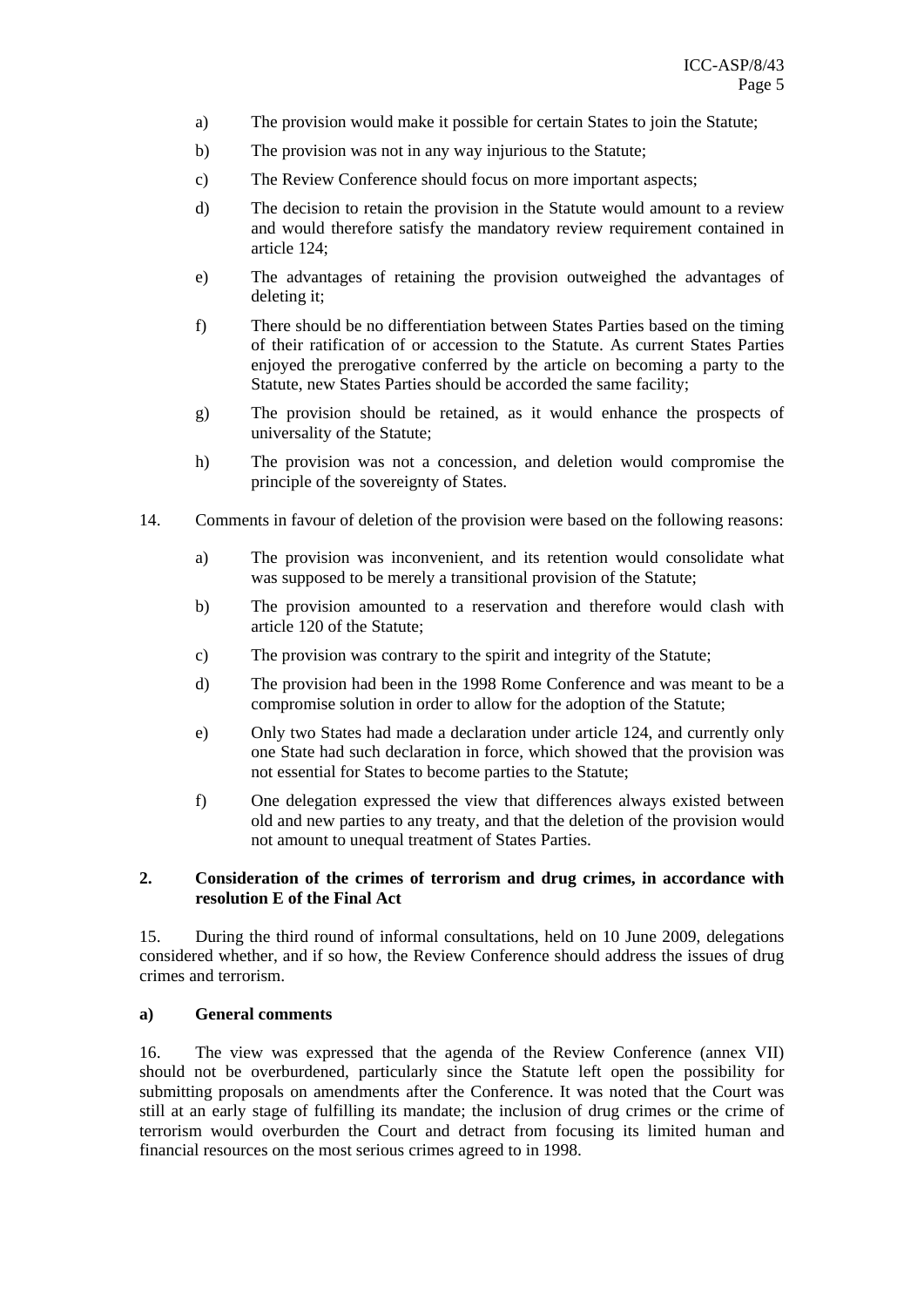ICC-ASP/8/43 Page 6

17. Furthermore, it was observed that both drugs crimes and the crime of terrorism raised significant political sensitivities that would lead to a second difficult negotiation process at the Review Conference, which was already likely to expend a significant amount of time and effort on the political issues surrounding the crime of aggression. Consequently, in accordance with this view, it might be feasible briefly to raise both issues at the Review Conference, but not to embark upon a detailed discussion on either one.

## **b) Drug crimes**

18. It was recalled that the proposal to include drug crimes had received some support in 1998, but not enough for its inclusion at that juncture as one of the crimes under the jurisdiction of the Court. In fidelity to resolution E, the issue should be discussed at the Review Conference. In this connection, the Caribbean Community was reviewing its position, although it was aware of the need for a broad level of support in order for a proposal to be submitted for consideration at the Review Conference.

19. Some doubt was expressed as to whether drug crimes were comparable with the scale of gravity of the other crimes under the jurisdiction of the Court.

## **c) Terrorism**

20. Reference was made to the fact that the United Nations had for several years been considering the issue of a draft comprehensive convention on international terrorism, but that the protracted negotiations on key provisions therein reflected the complexity of seeking to find a broad agreement on, inter alia, the definition of terrorism and the scope of criminalizing conduct amounting to terrorism.<sup>3</sup> In light of the status of negotiations at the United Nations, it was suggested that it would not be appropriate to embark upon such discussions at the Review Conference.

21. The point was also made that prolonged and difficult discussions at the Review Conference on the issue of terrorism might detract from a successful outcome at the Conference, and that time at the Review Conference would best be invested in issues with a greater probability of proving acceptable. Moreover, the Conference should focus on strengthening the role of the Court in international criminal justice, including enhancing the universality of the Rome Statute. It was recalled in this regard that proposals to include the crime of terrorism could be considered at further review conferences in the future.

22. On the other hand, it was observed that conduct amounting to terrorism was to a very large extent covered in sixteen multilateral conventions which criminalized such conduct. Consequently, there was no problem of a lack of a definition.

#### **3. Consideration of other potential amendments to the Rome Statute**

23. As at 30 September 2009, the following States Parties had submitted to the Secretary-General of the United Nations proposals for amendment of the Rome Statute:

- a) Belgium;
- b) Mexico;
- c) Netherlands;
- d) Norway;
- e) Trinidad and Tobago and Belize.

 $\frac{3}{3}$  United Nations General Assembly resolution A/RES/63/129 of 11 December 2008 and *Official Records of the General Assembly, Sixty-third Session, Supplement No. 37* (A/63/37), operative paragraphs 21 to 25.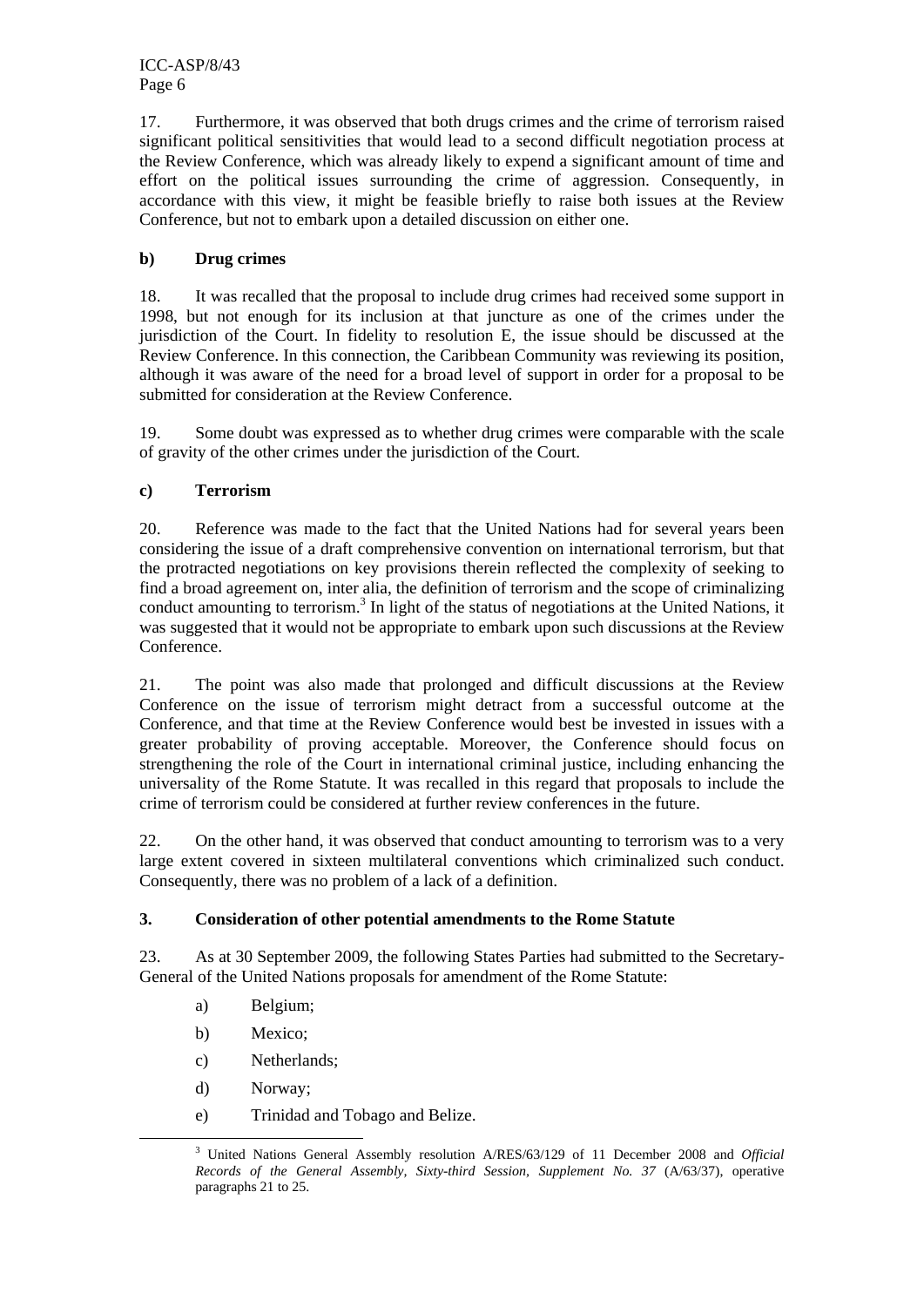24. In addition, the proposals on aggression elaborated by the Special Working Group on the Crime of Aggression had been submitted by Liechtenstein as former Chair of the Special Working Group (annex VI).<sup>4</sup>

25. At the 19 October consultations, the President of the Assembly indicated that, in accordance with the Rome Statute, it was for the Assembly to decide, at its eighth session, which proposals for amendment to forward to the Review Conference. Having absolute clarity in that regard was indispensable in order to allow the Conference to focus on the specific proposals and to allow for an in-depth consideration of the issue of stocktaking.

#### *General comments on proposals for amendments*

26. At those same 19 October consultations, some delegations voiced their support for a cautious approach to considering which proposals merited being conveyed to the Conference, since it was essential to avoid overburdening the Conference with proposals that did not have general support. The time allotted for consideration of proposals at the Conference would be best directed at those few proposals which:

- a) Derived from the Rome Statute;
- b) Had been the object of considerable discussions over a lengthy period of time and should be accorded priority;
- c) Had a general level of support, and had a good chance of actually resulting in an agreement for their adoption; and
- d) Did not seek to extend the jurisdiction of the Court at this early stage.

27. Some delegations reiterated that to submit for consideration by the Conference proposals not meeting those conditions would have the unfortunate effect of depriving delegations of adequate time to resolve the pending legal and political matters on the crime of aggression, an ambitious objective in itself.

28. It was further stated that some proposals concerning issues that were still under consideration in other forums would be unlikely to achieve a positive outcome.

29. Furthermore, the view was expressed that, instead of seeking to extend the Court's jurisdiction at the present time, when a full cycle of proceedings had yet to be completed, States should focus on ensuring the effectiveness of the Court's current mandate.

30. Some delegations also expressed their concern that the extension of the Court's jurisdiction, especially concerning subject-matters on which very divergent views persisted among States, including the issue of the gravity of new offences to be incorporated, might not necessarily enhance the prospects for attaining universal adherence to the Statute.

31. It was suggested that delegations give serious thought to the question of whether their proposals for amendments would truly merit or require consideration at the 2010 Conference, in light of the fact that they could always be submitted to future sessions of the Assembly or to future review conferences. That would give States sufficient time to consider the proposals and to attain consensus on their adoption.

 $\frac{1}{4}$ <sup>4</sup> The proposals for amendments to the Rome Statute, in all six official languages of the Assembly, were issued by the depositary on 29 October 2009. Depositary notifications CN.713, 723, 725, 727, 733 and 737 are available on the United Nations Treaty Collection and at http://treaties.un.org, as well as at http://www.icc-cpi.int, under Assembly of States Parties.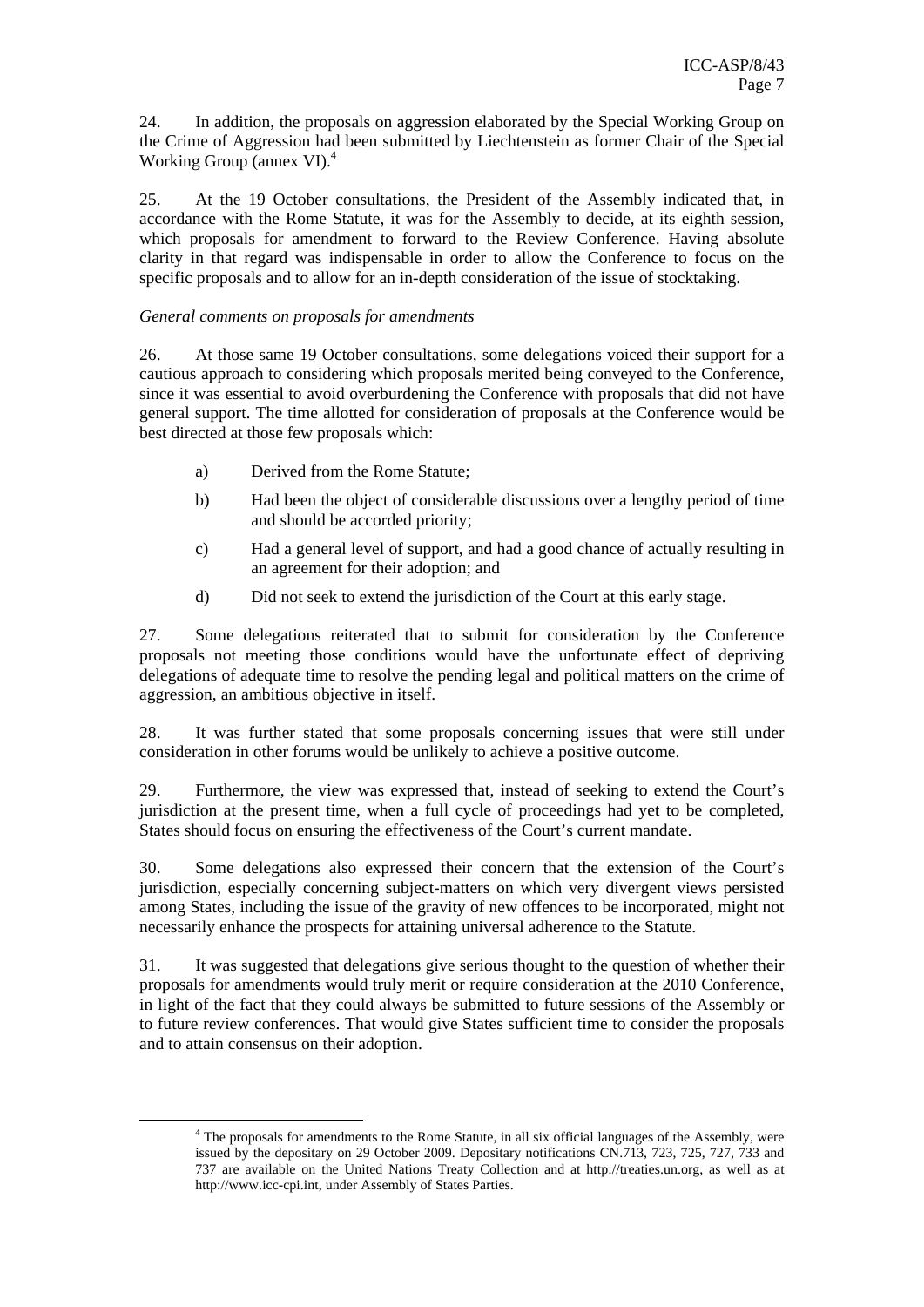#### **a) Proposals submitted by Belgium**

32. The three proposals submitted by Belgium with respect to the list of weapons contained in article 8, paragraph 2, were first considered during the second round of informal consultations, held on 14 April 2009. Comments and suggestions from delegations led to a revised version, which was considered at following meetings and subsequently submitted to the Secretary-General of the United Nations on 29 September 2009 (annex I).

33. At the third and fourth rounds of informal consultations, held on 10 June and 11 September 2009 respectively, the delegation of Belgium recalled that, in the absence of a broad level of support, Belgium would not request that the proposals be conveyed to the Review Conference, as it fully shared the view that the focus of the Conference should remain on article 124, as well as on the issue of the definition of the crime of aggression and the conditions for the exercise of jurisdiction by the Court over this crime. In this connection, Belgium observed, however, that its amendments had already received the encouraging support of a significant number of States. Belgium further indicated that, if its proposals were to be accepted, no State Party would be bound unless it had ratified the amendment in accordance with article 121, paragraph 5, of the Statute.

34. Some delegations pointed out that, in the consideration of any proposed amendment, it should be borne in mind that the proposal should contribute to the promotion of the universality of the Rome Statute, and thus should encourage non-States Parties to join; such careful consideration would require additional time.

35. Some doubts were voiced as to whether draft amendment 2 of the Belgian proposal concerning a new paragraph xxviii) on chemical weapons would qualify as a crime of concern to the international community of the same level as that of the other crimes within the Court's jurisdiction. Belgium explained that the draft proposal referred to conduct that could arise in a situation of armed conflict, and that the gravity of a crime was not an element at this stage, further recalling that the Rome Statute already contained provisions on crimes which did not amount to particularly high thresholds of gravity, such as the destruction of cultural property.

36. The point was also made that the conventions referred to in the Belgian proposal should remain distinct from the Rome Statute, since to meld them to the Statute would amount to a promotion, or even a compulsory universalization, of those conventions via the Rome Statute, and result in raising the threshold for those non-States Parties interested in ratifying or acceding to the Statute. Others argued that no forced universalization would occur, since the conduct would only be prohibited if a State was already a party to the convention in question.

37. Belgium explained that the reference to existing conventions in the proposal had been drafted in such a manner for two reasons:

- a) To avoid a lengthy discussion on the conduct to be criminalized by making a cross-reference to an existing treaty; and
- b) To enable the proposal to be ratified by States that were parties to those conventions, but also in order to make the proposal applicable to the commission of a crime on the territory of a State that was not a party to the convention in question if that State nonetheless had national legislation criminalizing such conduct.

38. At the 19 October consultations, Belgium provided an update on the number of cosponsors for its proposals**. 5**

 $rac{1}{5}$ <sup>5</sup> The first proposal had 18 co-sponsors, while the second and third proposals had 13 co-sponsors.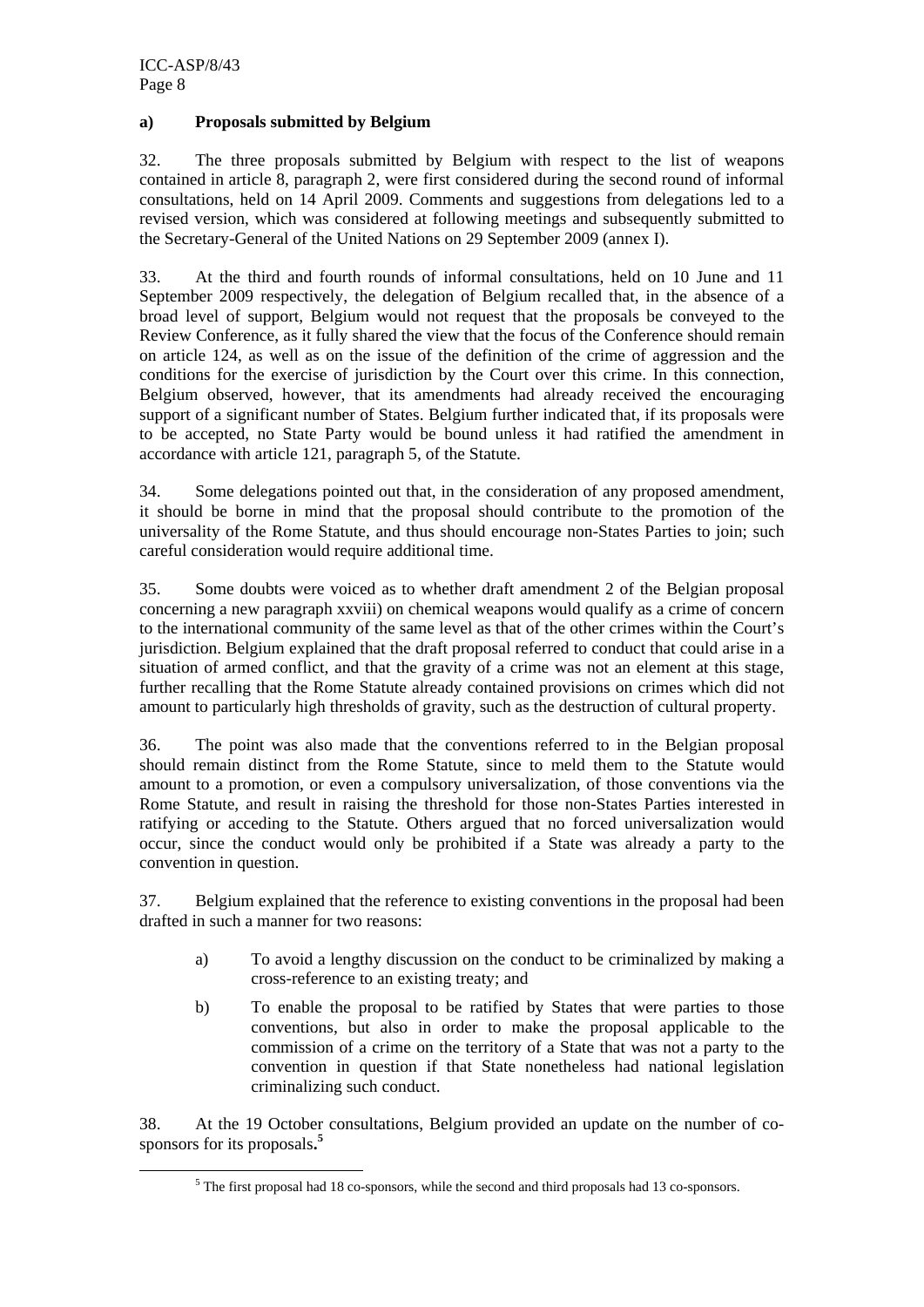## **b) Proposal submitted by Mexico**

39. At the third round of informal consultations, held on 10 June 2009, the delegation of Mexico introduced a draft proposal to amend article 8, paragraph 2 (b), to include the use or threat of use of nuclear weapons as a war crime. On 29 September 2009, the proposal was submitted to the Secretary-General of the United Nations (annex II).

40. The delegation of Mexico recalled that, at the 1998 Rome Diplomatic Conference, the use or threat of use of nuclear weapons was one of the issues that, having attained an important level of support, remained pending so as not to delay the adoption of the Statute. However, the fact that its subject-matter was, at the very least, equivalent in gravity to the other crimes under the Court's jurisdiction merited its penalization as one of the most serious crimes of international concern. Although conscious of the limited time available at the Review Conference, Mexico stated that the draft proposal was based on a *corpus juris* which constituted a clear demonstration that, based on the devastating and indiscriminate effects of nuclear weapons, their use should amount to a crime against mankind as a whole and thus requested that its proposal, which was founded on conventional and customary international law, as well as on United Nations General Assembly resolutions, be given constructive consideration in the process of informal consultations leading to the Conference.

## **c) Proposal submitted by the Netherlands**

41. During the fourth round of informal consultations, held on 11 September 2009, the delegation of the Netherlands submitted an informal proposal for the inclusion of the crime of terrorism in the Rome Statute. On 29 September 2009, the proposal was submitted to the Secretary-General of the United Nations (annex III).

42. In light of the absence of a generally acceptable definition of terrorism, the Netherlands proposed to use the same approach as had been accepted for the crime of aggression, i.e. the inclusion of the crime of terrorism in the list of crimes laid down in article 5, paragraph 1, of the Rome Statute, while at the same time postponing the exercise of jurisdiction over this crime until a definition and conditions for the exercise of jurisdiction had been agreed upon.

43. The Netherlands also proposed that the Review Conference establish an informal working group on the crime of terrorism, which should be tasked with examining the question of the extent to which the Statute might need to be adapted as a result of the introduction of the crime of terrorism within the jurisdiction of the Court, as well as other questions relevant to this extension of jurisdiction. It should not in any way interfere with the efforts to come to an agreement on a definition of terrorism, which was being carried out in the context of the United Nations negotiations on a draft comprehensive convention on terrorism.

44. Several delegations expressly acknowledged the importance that the issue of terrorism merited, yet also indicated that the approach taken with regard to the crime of aggression in 1998 was not an appropriate reference, since the Rome Statute had now entered into force. Furthermore, doubts were voiced as to the feasibility of incorporating the crime of terrorism into the Court's jurisdiction, in the absence of a legal definition of terrorism.

45. Others expressed the view was that the proposal merited further consideration, but at a more opportune moment in the near future, which would take into consideration the result of the discussions on the comprehensive convention on terrorism under discussion in the Sixth Committee of the United Nations General Assembly.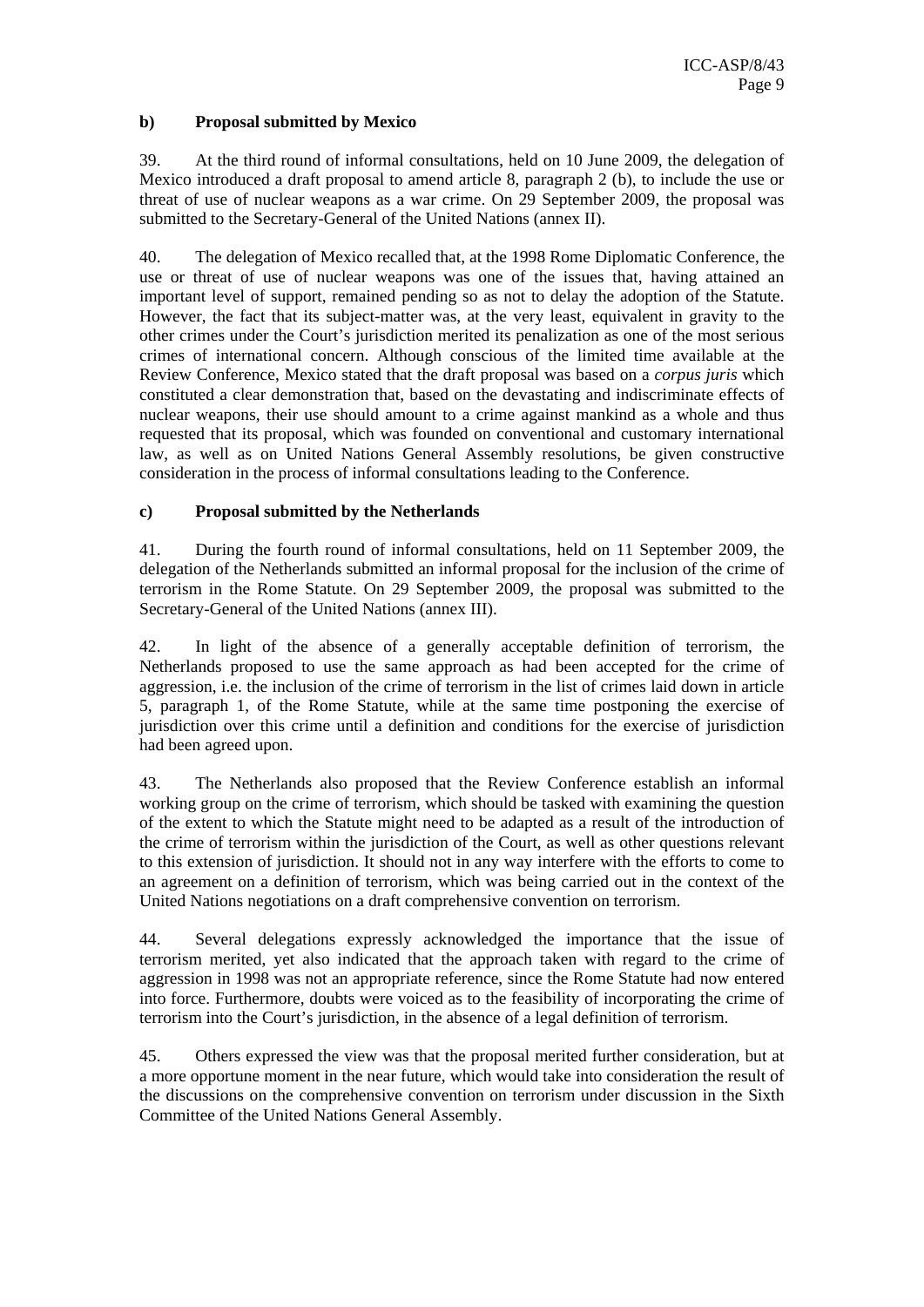46. It was also suggested that a two-stage process to include terrorism - one amendment to include it in the Statute now, and then another once an agreed definition had been attained – might not be desirable, since including the crime together with its definition at a subsequent point in time would obviate the need for States Parties to consider and approve two different sets of amendments.

# **d) Proposal submitted by Norway**

47. On 30 September 2009, Norway submitted to the Secretary-General of the United Nations a proposal for amendment to article 103, paragraph 1, of the Statute, concerning the enforcement of sentences of imprisonment (annex IV).

48. Norway indicated that the experience of the ad hoc tribunals was that only a very limited number of States had concluded enforcement of sentence agreements.<sup>6</sup> This low number could be attributed to the fact that, although additional States might be willing to conclude such agreements, they were unfortunately constrained because of the need to fulfil the requisite minimum prison standards.

49. The Norwegian proposal thus sought to introduce an element of greater flexibility that would allow for the conclusion of an increased number of such agreements, which would have several positive effects, such as allowing States to receive a higher number of prisoners; facilitating travel for, inter alia, family members; allowing prisoners to live in a more familiar environment, including a region with the same or a similar language. Reference was made to the possible need also to amend provisions the Rules of Procedure and Evidence at a later stage: namely, rule 200, paragraph 5, rule 201 and rule 208.

50. Some delegations stated that they were considering the proposal favourably, since it was substantive and non-controversial, and there was a certain sense of urgency, given the fact that the Court had begun its trials.

51. According to another view, although the substance of the proposal was clearly important, doubts were expressed as to whether an amendment to the Statute was necesssary, since there could be scope for making use of existing provisions, such as article 103 of the Statute or the Rules of Procedure and Evidence, so as to enable a State to carry out a mandate entrusted to it by a regional organization.

52. The point was also made that the proposal, not being urgent, merited further consideration, but at a subsequent Assembly or conference.

53. Norway replied that in its view the principle of the role to be played by an international or a regional organization, even if of a secondary or supplementary role compared to that of States, merited explicit inclusion in the Statute, thus obviating any possible questioning of the Court's competence to enter into such agreements. Norway further explained that, at the current stage, the objective was to establish a mechanism for a possible role for an international or regional organization, while the specific modalities for the subsequent implementation, such as whether the organization would run the prison or fund it, should be the object of future discussions in light of how that role developed in practice.

 <sup>6</sup>  $6$  ICC two; ICTR seven; ICTY 16; SCSL four.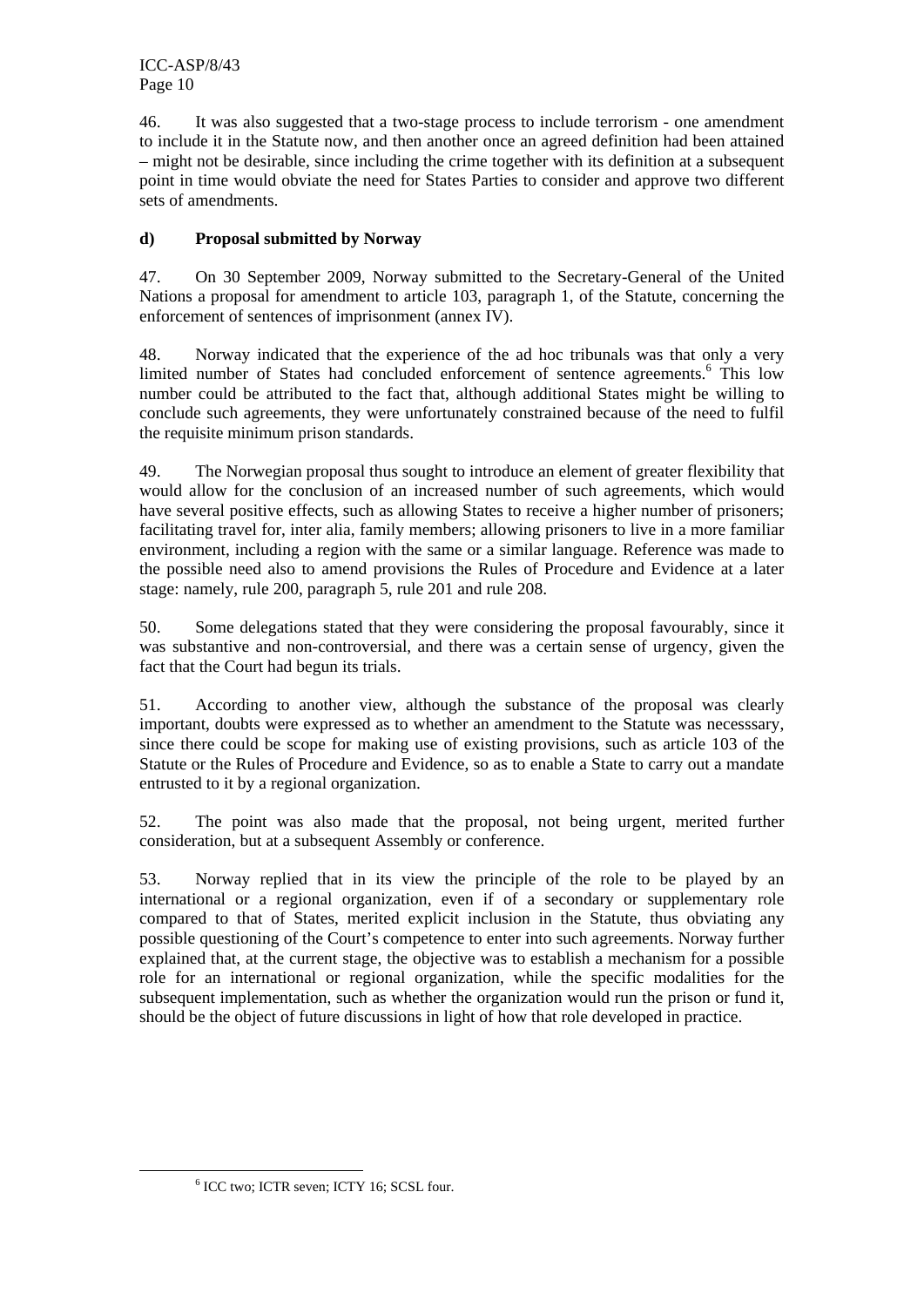#### **e) Proposal submitted by Trinidad and Tobago and Belize**

54. On 30 September 2009, Trinidad and Tobago and Belize submitted to the Secretary-General of the United Nations a proposal for the inclusion of the crime of international drug trafficking in the Rome Statute (annex V).

55. As regards the possible impact upon universality, Belize was of the view that there should not be any concern in that respect, since all States had agreed on the penalization of drug trafficking and therefore it was difficult to see how a discussion on such a serious crime could affect the universality of the Statute.

## **4. Stocktaking of international criminal justice**

56. In the non-paper on the scope of the Review Conference,<sup>7</sup> it was suggested that the New York Working Group prepare the modalities of the stocktaking exercise, with a view to elaborating a concrete recommendation for submission to the Assembly.

57. During the fourth round of informal consultations, held on 11 September 2009, the facilitators recalled that some delegations considered the Review Conference an appropriate occasion to discuss and analyze the progress already achieved with regard to international criminal justice and the challenges still ahead in that field.

- 58. In respect of this matter, a number of aspects could potentially be addressed, such as:
	- a) State cooperation with the Court;
	- b) Cooperation between the Court and other international organizations, including the United Nations;
	- c) Lessons learned from other international criminal tribunals;
	- d) How to improve the effectiveness of the Court and how to strengthen it;
	- e) How to involve local communities, in particular from situation countries, in the work of the Court;
	- f) How to raise awareness worldwide about the work of the Court;
	- g) National implementation of the Rome Statute; and
	- h) How to promote the universality of the Rome Statute.

59. The facilitators asked delegations to comment, even if on a preliminary and informal basis, on the following topics:

- a) Whether the Review Conference should deal with stocktaking at all;
- b) If yes, what should be the format of the discussion on stocktaking (general debate, side events or another format)?
- c) What specific topics could be addressed? and
- d) The expected final outcome of the deliberations (resolution, declaration or another document).

 <sup>7</sup> *Official Records of the Assembly of States Parties to the Rome Statute of the International Criminal Court, Seventh session (first and second resumptions), New York, 19-23 January and 9-13 February 2009* (International Criminal Court publication, ICC-ASP/7/20/Add.1), chapter II, annex III.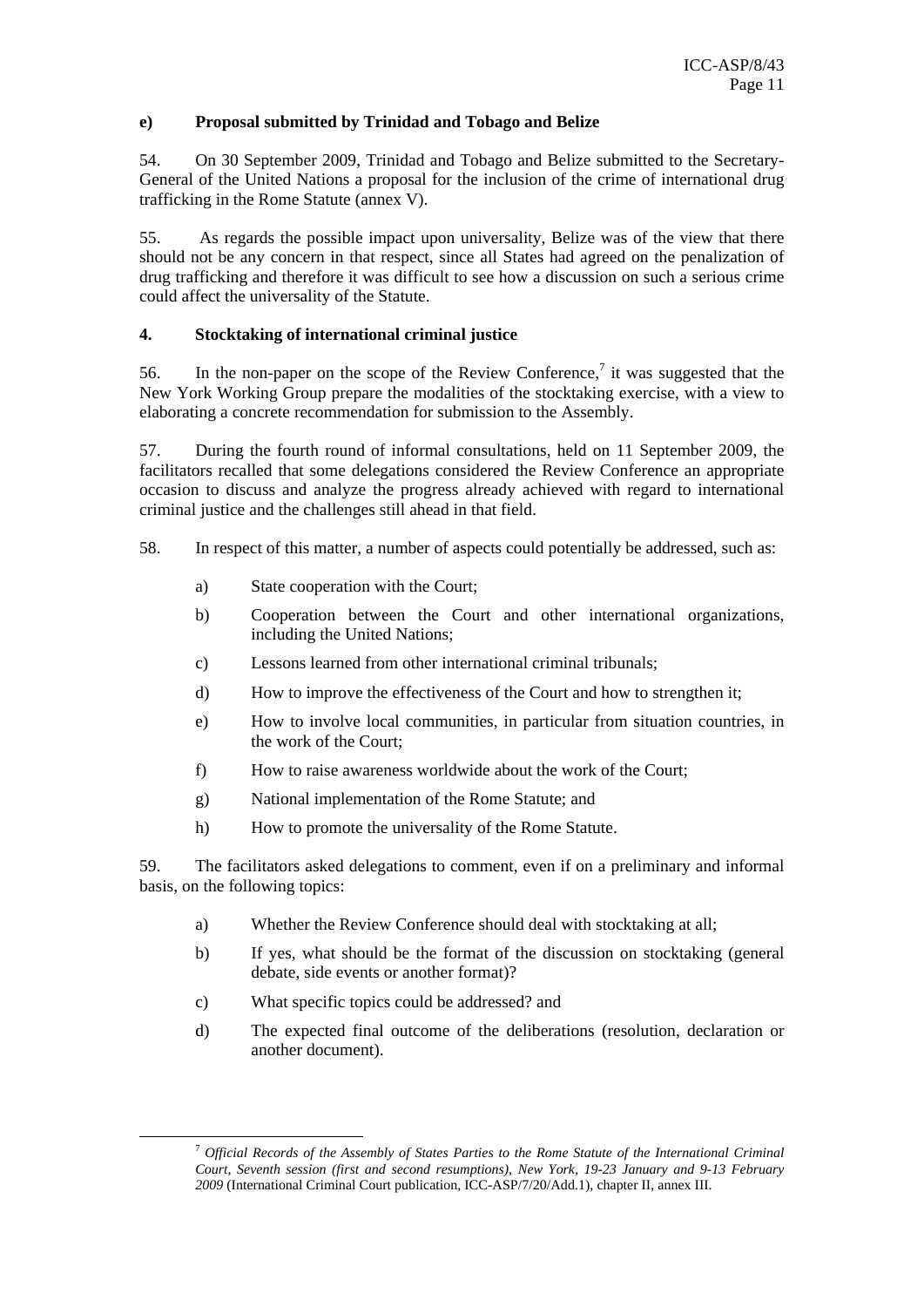ICC-ASP/8/43 Page 12

60. Some delegations expressed support for the idea of a stocktaking of international criminal justice, and expressed a preference for a separate segment to discuss the matter. One delegation favoured dealing with stocktaking at the general debate so that there could be a high-level discussion on the matter. There were differing opinions regarding the two-track approach: namely, one discussion on the proposals for amendment, and a separate discussion on stocktaking.

61. The view was expressed that the list of topics should be restricted to one, two or three subjects. Another delegation stated that the list of topics should not be too ambitious. The issues of complementarity, national implementation of the Rome Statute and cooperation were mentioned by some delegations as possible topics to be addressed at the Review Conference. One delegation emphasized that the main objective of the debate on stocktaking should be to strengthen the system established by the Rome Statute and to enhance outreach.

62. With regard to the expected outcome, delegations concurred that there should be a document reflecting the debate on the topic. One delegation stressed that the outcome should be "constructive". Another delegation underlined that the outcome, whatever form it might take, should be previously negotiated among States Parties.

63. At the fifth round of informal consultations, held on 19 October 2009, delegations had before them a non-paper on the Review Conference,<sup>8</sup> submitted by the Presidency of the Court, suggesting that an effective stocktaking exercise should look not only at the Court itself but at the Rome Statute system more broadly. The following four themes could be considered:

- a) Universality of the Rome Statute;
- b) Cooperation with the Court;
- c) National efforts/preparedness to investigate and prosecute international crimes (complementarity); and
- d) Maximizing the impact of the Court and of international justice for affected communities.

64. In terms of outcome, the Presidency recommended that the stocktaking exercise not only result in an assessment of the current state of international criminal justice, but also in the commitment of States Parties to specific, measurable objectives for further strengthening the system of international criminal justice.

# **The number of topics**

65. It was suggested that the stocktaking be limited to a small number of topics (e.g. cooperation; peace and justice; complementarity).

66. Divergent views were expressed as to whether the stocktaking should focus on the Court or on international criminal justice in a broader sense. Some delegations voiced their support for the ideas contained in the Presidency's paper, since they built upon the experiences of the ad hoc tribunals.

67. The point was made that some of the issues contained in the non-paper by Japan, which had been considered at the prior meeting of the Working Group, should be considered under the stocktaking exercise.

 $\frac{1}{8}$ Dated 19 October 2009.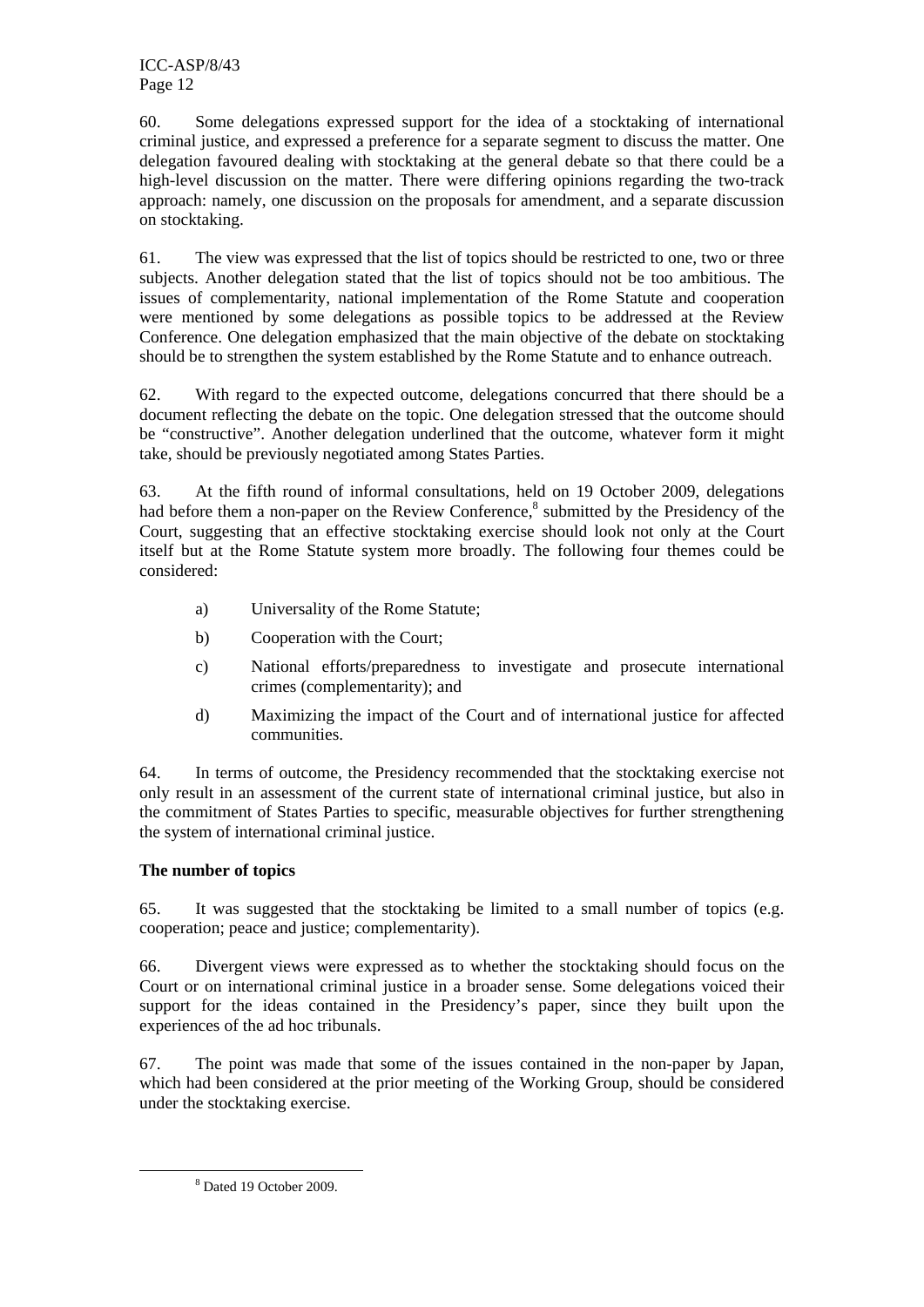68. A suggestion was also made that the report by the Assembly's focal point on cooperation,<sup>9</sup> along with the report on the Plan of action,<sup>10</sup> could constitute the basis for the stocktaking exercise, especially as regards the implementation of the Assembly's recommendations on cooperation. Furthermore, another topic could be the impact of the Court on affected communities, as suggested by the Presidency of the Court.

#### **The outcome**

69. Recalling that there was a range of options in terms of proposals, from a report to a resolution, it was also noted that some of those options were not necessarily action-oriented, while others would require a time-consuming exercise of negotiations. The outcome should, it was stated, provide concrete guidance to the Court.

70. It was suggested that the outcome should not consist of a series of statements, but rather encompass issues that could be considered as a basis for future amendments to be taken up on a subsequent occasion.

#### **The format**

71. There was general agreement on having a distinct stocktaking segment, separate from any general debate or any side-event, as part of the agenda of the Conference. In this connection, the option of having a panel or a discussion of specific issues was mentioned, as well as having two days or four three-hour meetings devoted to the topics contained in the Presidency's non-paper.

72. Some delegations expressed flexibility as regards the format, but indicated that having a separate segment with simultaneous meetings might prove somewhat complicated for the smaller delegations, who might not be able to cover different meetings at the same time.

#### **The way forward**

73. The facilitator summarized the discussion as having identified some matters that still merited further work, while there was agreement on having a separate segment on stocktaking, that the outcome should be of a substantive nature and that it be prepared in advance of the Conference.

#### **5. Other issues**

74. The duration of the Conference was still under consideration by the Bureau and would be decided upon at the eighth session of the Assembly, in light of the expected workload that would result from the proposals to be conveyed for consideration at the Conference, as well as the amount of time to be devoted to the stocktaking exercise.

75. The draft host-State agreement was the subject of discussion between the Government of Uganda and the Secretariat of the Assembly.

76. The delegation of Uganda indicated that a waiver of the visa fee had been agreed to for all participants in the Conference, including delegates and members of civil society, that an electronic voting mechanism and interpretation booths were being procured for use at the Conference, and that additional practical information would be made available in the coming weeks.

 $\frac{1}{9}$  $9$  ICC-ASP/8/44.

 $10$  ICC-ASP/8/23.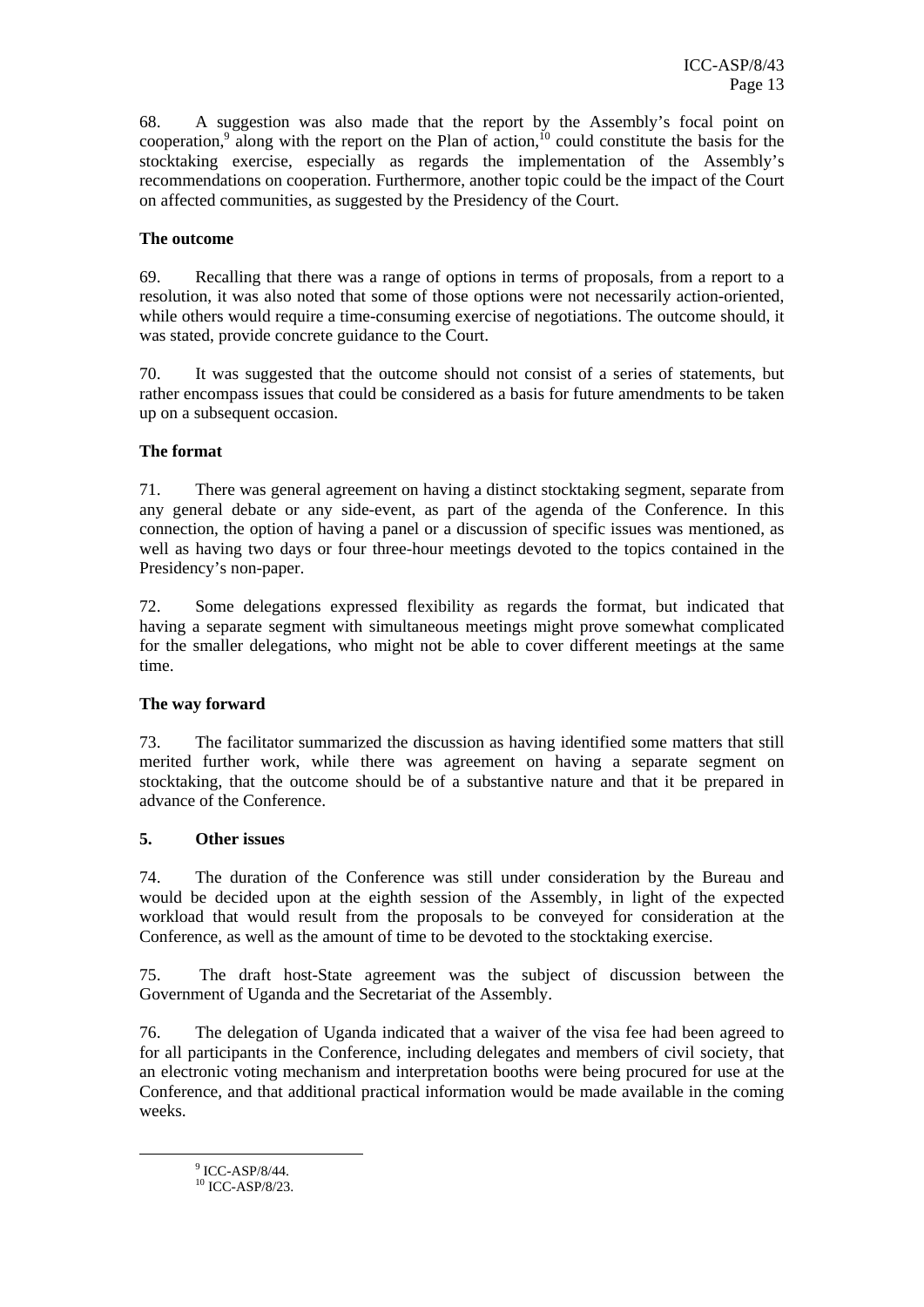ICC-ASP/8/43 Page 14

# **Annexes I to VI**

*[See addendum 1]*